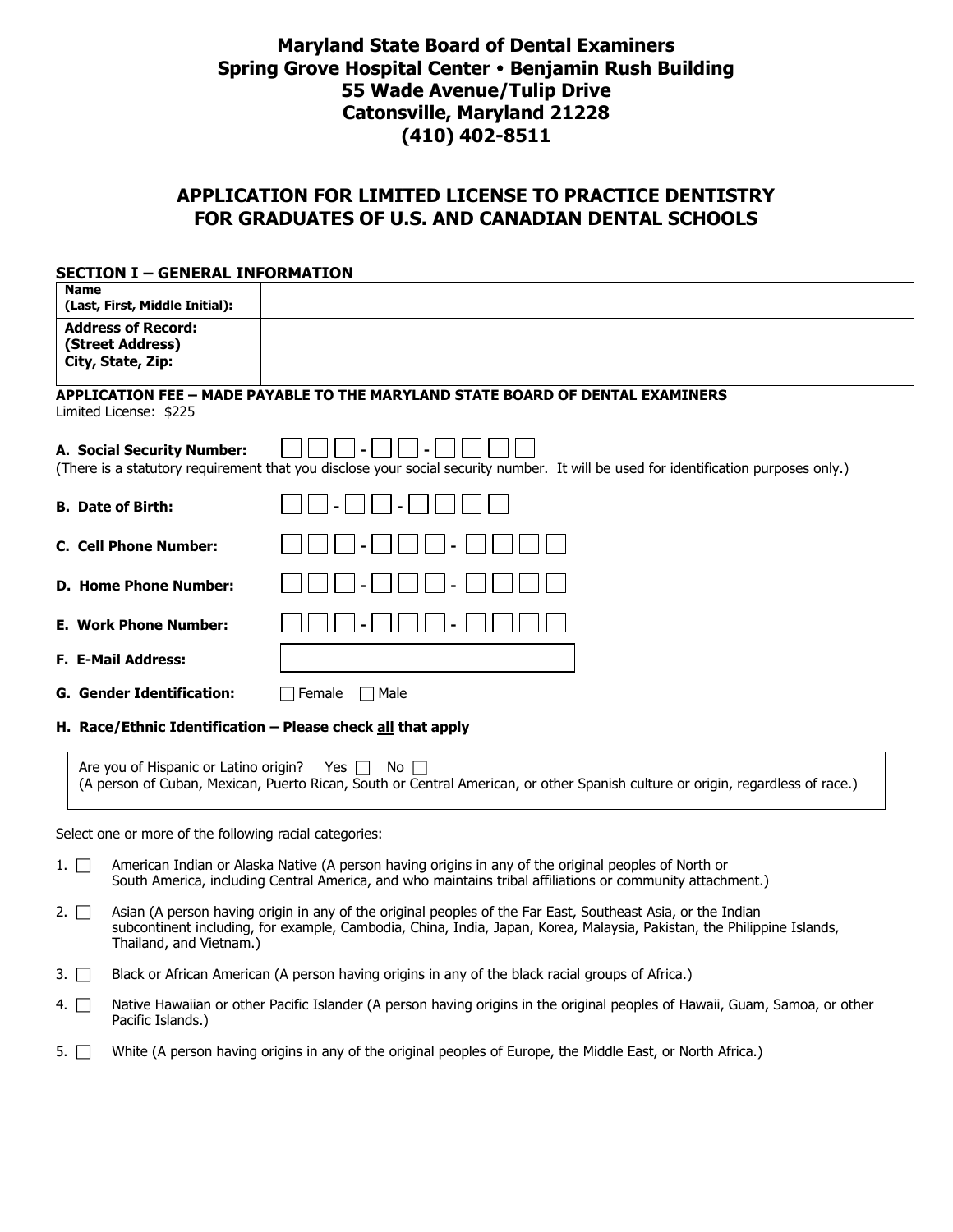### **I. Licensure in other states:**

List other states or jurisdiction in which you hold or have ever held a dental license. Include license number(s).

|                                                                                                                                                                                            | <b>State</b>                                | License Number |  |  |
|--------------------------------------------------------------------------------------------------------------------------------------------------------------------------------------------|---------------------------------------------|----------------|--|--|
|                                                                                                                                                                                            |                                             |                |  |  |
| <b>J. Have you ever held a Maryland Limited License to practice dentistry?</b> $\Box$ Yes $\Box$<br>No<br>If yes: License Number: ________________________ Expiration Date: ______________ |                                             |                |  |  |
| <b>SECTION II - EDUCATION</b><br>A. School of Graduation (DDS, DMD, or equivalent) (Name, City, State, Country):                                                                           |                                             |                |  |  |
|                                                                                                                                                                                            |                                             |                |  |  |
|                                                                                                                                                                                            | C. Dates Attended: ________________________ |                |  |  |

### **SECTION III - CHARACTER AND FITNESS**

**If you answer "YES" to any question(s) in Section III – Character and Fitness, attach a separate page with a complete explanation of each occasion. Each attachment must have your name in print, signature, and date.**

| <b>YES</b> | <b>NO</b> |                                                                                                                                                                                                                                                                                                                                                                                                                                                                                                                           |
|------------|-----------|---------------------------------------------------------------------------------------------------------------------------------------------------------------------------------------------------------------------------------------------------------------------------------------------------------------------------------------------------------------------------------------------------------------------------------------------------------------------------------------------------------------------------|
| $\Box$     | □         | a. Has any licensing or disciplinary board of any jurisdiction, including Maryland, or any federal entity denied your<br>application for licensure, reinstatement, or renewal, or taken any action against your license, including but not<br>limited to reprimand, suspension, revocation, a fine, or non-judicial punishment? If you are under a Board Order<br>or were ever under a Board Order in a state other than Maryland you must enclose a certified legible copy of the<br>entire Order with this application. |
| $\Box$     | □         | b. Have any investigations or charges been brought against you or are any currently pending in any jurisdiction,<br>including Maryland, by any licensing or disciplinary board or any federal or state entity?                                                                                                                                                                                                                                                                                                            |
| $\Box$     | $\Box$    | c. Has your application for a dentist license in any jurisdiction been withdrawn for any reason?                                                                                                                                                                                                                                                                                                                                                                                                                          |
| $\Box$     | $\Box$    | d. Has an investigation or charge been brought against you by a hospital, related institution, or alternative health<br>care system?                                                                                                                                                                                                                                                                                                                                                                                      |
| $\Box$     | $\Box$    | e. Have you had any denial of application for privileges, been denied for failure to renew your privileges, or<br>limitation, restriction, suspension, revocation or loss of privileges in a hospital, related health care facility, or<br>alternative health care system?                                                                                                                                                                                                                                                |
| $\Box$     | ◘         | f. Have you pled guilty, nolo contendere, had a conviction or receipt of probation before judgment or other<br>diversionary disposition of any criminal act, excluding minor traffic violations?                                                                                                                                                                                                                                                                                                                          |
| $\Box$     | ◘         | g. Have you pled guilty, nolo contendere, had a conviction, or receipt of probation before judgment or other<br>diversionary disposition for an alcohol or controlled dangerous substance offense, including but not limited to<br>driving while under the influence of alcohol or controlled dangerous substances?                                                                                                                                                                                                       |
| $\Box$     | $\Box$    | h. Do you have criminal charges pending against you in any court of law, excluding minor traffic violations?                                                                                                                                                                                                                                                                                                                                                                                                              |
| $\Box$     | $\Box$    | i. Do you have a physical condition that impairs your ability to practice dentistry?                                                                                                                                                                                                                                                                                                                                                                                                                                      |
| $\Box$     | $\Box$    | j. Do you have a mental health condition that impairs your ability to practice dentistry?                                                                                                                                                                                                                                                                                                                                                                                                                                 |
| $\Box$     | $\Box$    | k. Have the use of drugs and/or alcohol resulted in an impairment of your ability to practice dentistry?                                                                                                                                                                                                                                                                                                                                                                                                                  |
| $\Box$     | $\Box$    | I. Have you illegally used drugs?                                                                                                                                                                                                                                                                                                                                                                                                                                                                                         |
| □          | $\Box$    | m. Have you surrendered or allowed your license to lapse while under investigation by any licensing or disciplinary<br>board of any jurisdiction, including Maryland, or any federal or state entity?                                                                                                                                                                                                                                                                                                                     |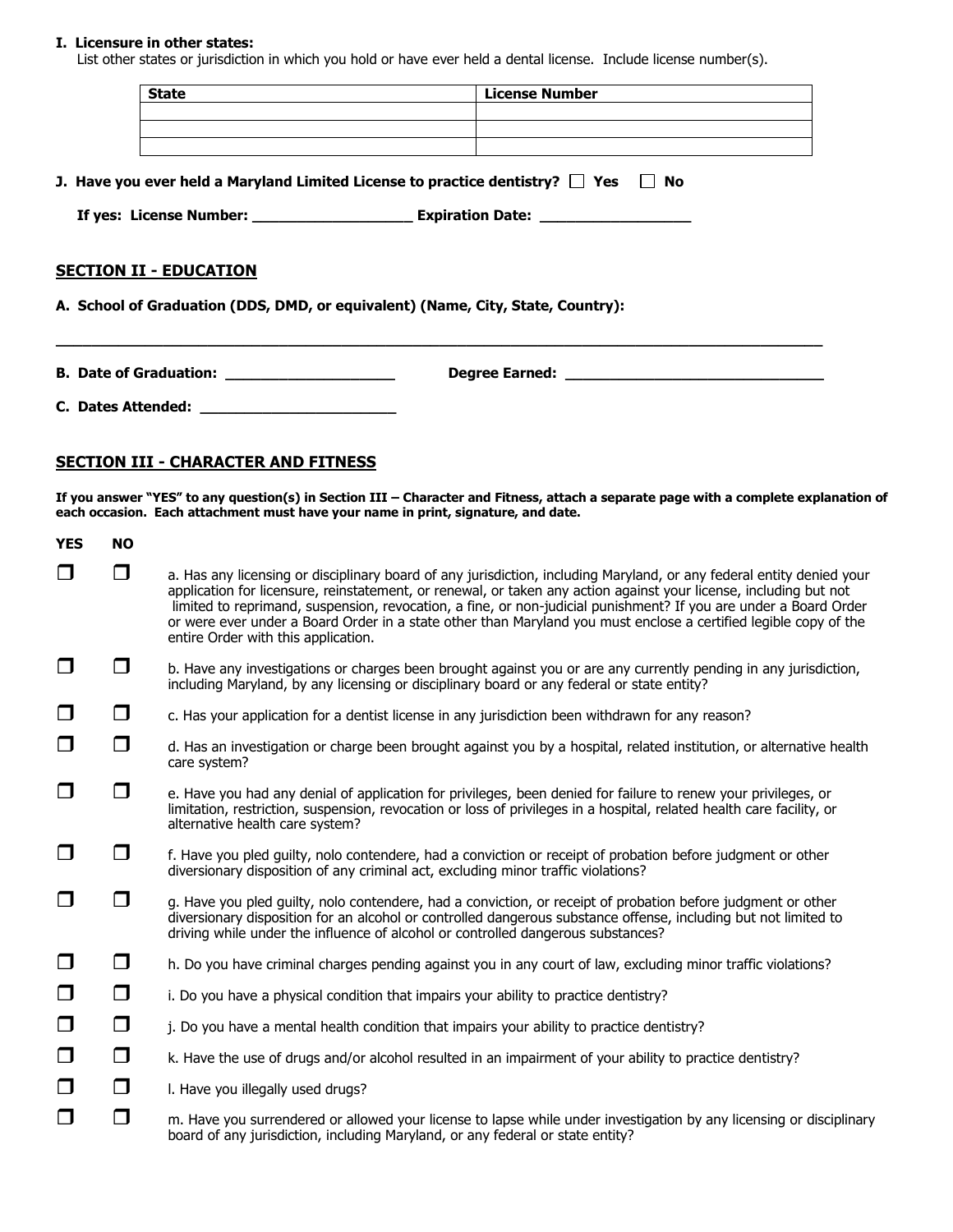### **SECTION III - CHARACTER AND FITNESS (CONT'D)**

### **YES NO**

 $\Box$   $\Box$  n. Have you been named as a defendant in a filing or settlement of a malpractice action?

 $\Box$   $\Box$  o. Has your employment been affected or have you voluntarily resigned from any employment, in any setting, or have you been terminated or suspended, from any hospital, related health care or other institution, or any federal entity for any disciplinary reasons or while under investigation for disciplinary reasons?

The Well Being Committee assists dentists and their families who are experiencing personal problems. The Committee has helped many dentists over the years with problems such as stress, drug dependence, alcoholism, depression, medical problems, infectious diseases, neurological disorders and other illnesses that cause impairment. For more information, go to **[www.dentistwellbeing.com](http://www.denistwellbeing,com/).**

**Incomplete applications will be returned and will be subject to a \$50.00 application reprocessing fee.**

### **SECTION IV – FACILITY**

**A. Location where applicant will practice: (name and address)**

#### **Notice For Mailing List:**

The information collected on this application form is collected for the purposes of the Board's functions under the Annotated Code of MD, Health Occupations Article, Title 4. Failure to provide the information may result in denial of your application. You have a right to inspect, amend, and request correction of this information. The Board may permit inspection of this information or make it available to others only as permitted by federal and State law. Under the Maryland Public Information Act, the Annotated Code of MD, State Gov't Article, §10-617, the Board may provide, for a fee, a list of licensees' names and addresses to professional associations and other entities. You may request in writing that your name be omitted from such lists.

#### **Applicant Signature**

I hereby affirm that I have read and followed the above instructions. I hereby certify that all information in this application is accurate and correct.

**Applicant Signature Date**

 $\_$  ,  $\_$  ,  $\_$  ,  $\_$  ,  $\_$  ,  $\_$  ,  $\_$  ,  $\_$  ,  $\_$  ,  $\_$  ,  $\_$  ,  $\_$  ,  $\_$  ,  $\_$  ,  $\_$  ,  $\_$  ,  $\_$  ,  $\_$  ,  $\_$  ,  $\_$  ,  $\_$  ,  $\_$  ,  $\_$  ,  $\_$  ,  $\_$  ,  $\_$  ,  $\_$  ,  $\_$  ,  $\_$  ,  $\_$  ,  $\_$  ,  $\_$  ,  $\_$  ,  $\_$  ,  $\_$  ,  $\_$  ,  $\_$  ,

### **NOTARY SECTION**

| State of       | County of | Then personally appeared the above named                            |
|----------------|-----------|---------------------------------------------------------------------|
|                |           | and signed and sworn to the truth of the foregoing statements in my |
| presence.      |           |                                                                     |
| Notary Public: |           | My Commission Expires:                                              |

**SEAL**

**Revised 10-22-19**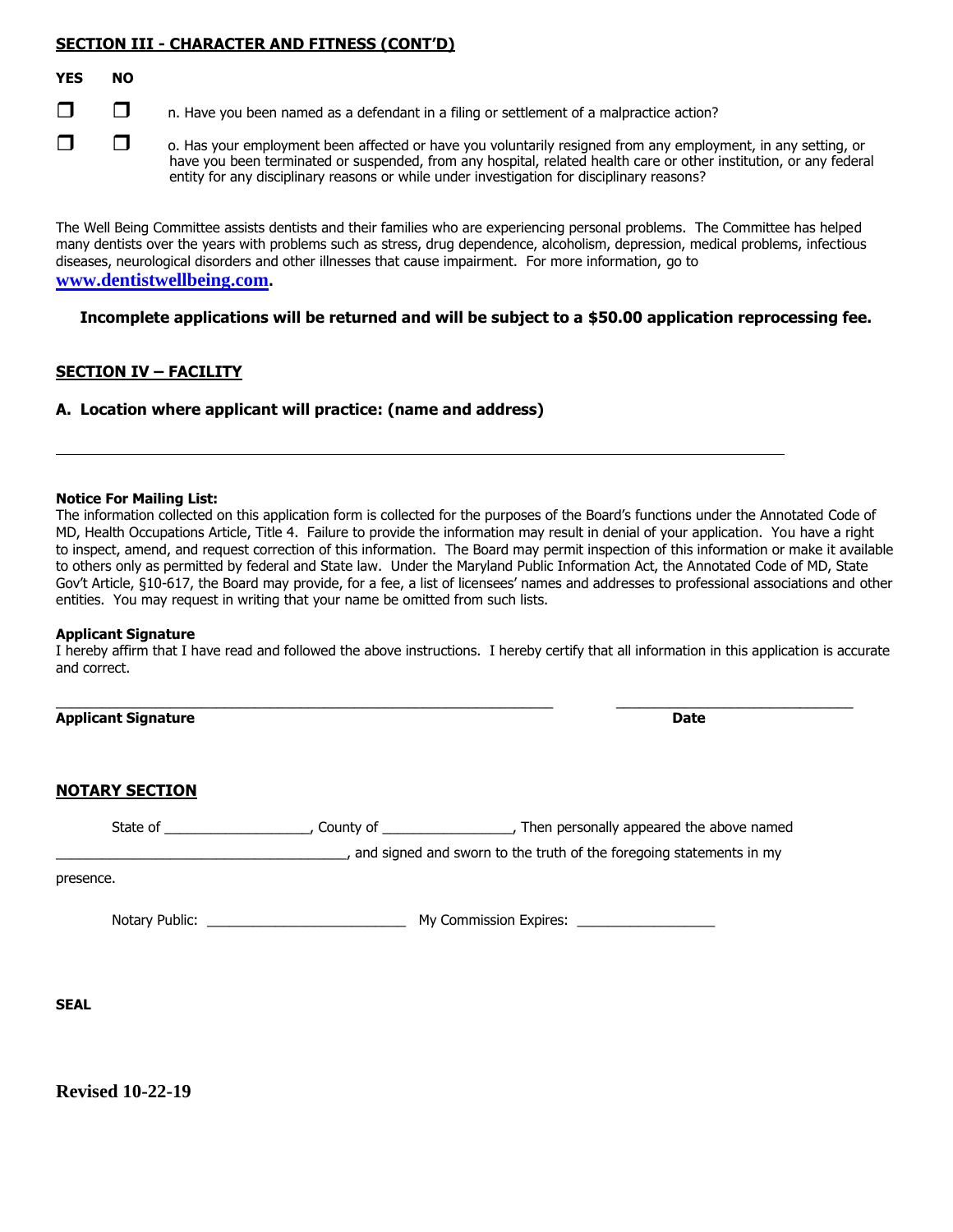# **MARYLAND STATE BOARD OF DENTAL EXAMINERS**

# **Application for Limited License to Practice Dentistry for Graduates of U.S. or Canadian Dental Schools**

# **Checklist**

*Please review prior to sending your application package to the Board.*

**Incomplete applications will be returned and will be subject to a \$50.00 application reprocessing fee.**

# **ALL CANDIDATES**

| 1. | Is your application completed front and back?                                                                                                                                                                                                                                                                                                                                                                                                                                                                                                                                                                                                                                                                                                                                                                                                                                                                                                          |
|----|--------------------------------------------------------------------------------------------------------------------------------------------------------------------------------------------------------------------------------------------------------------------------------------------------------------------------------------------------------------------------------------------------------------------------------------------------------------------------------------------------------------------------------------------------------------------------------------------------------------------------------------------------------------------------------------------------------------------------------------------------------------------------------------------------------------------------------------------------------------------------------------------------------------------------------------------------------|
|    | Did you sign and have the application notarized?<br>□                                                                                                                                                                                                                                                                                                                                                                                                                                                                                                                                                                                                                                                                                                                                                                                                                                                                                                  |
| 2. | Did you enclose a written request from the hospital, sanitarium, or dental school to which the<br>license to practice dentistry is to be limited?                                                                                                                                                                                                                                                                                                                                                                                                                                                                                                                                                                                                                                                                                                                                                                                                      |
| 3. | Did you enclose a \$225 non-refundable fee made payable to the Maryland State Board of<br>Dental Examiners?                                                                                                                                                                                                                                                                                                                                                                                                                                                                                                                                                                                                                                                                                                                                                                                                                                            |
|    | APPLICANTS WHO HAVE NEVER HELD A MARYLAND LIMITED LICENSE                                                                                                                                                                                                                                                                                                                                                                                                                                                                                                                                                                                                                                                                                                                                                                                                                                                                                              |
|    | In addition to items 1 through 3 above, initial applicants must also enclose the following:                                                                                                                                                                                                                                                                                                                                                                                                                                                                                                                                                                                                                                                                                                                                                                                                                                                            |
| 4. | Did you enclose only one photo that is between $2x2$ -inches and $3x3$ -inches with the required notarized<br>affidavit stating that "the photograph is a true photograph of me"? The photo must meet the following<br>guidelines: taken within the last 2 years to reflect your current appearance; front view of full face from<br>top of hair to shoulders; a natural expression; no hat or head covering that obscures the hair or hairline,<br>unless worn daily for religious purposes; no sunglasses, headphones, wireless hands-free devices or<br>similar items; no other individuals or distractions in the photo. Photos copied or digitally scanned from<br>driver's licenses or other official documents are not acceptable. In addition, low quality vending<br>machine or mobile phone photos are not acceptable. "Passport" photos are acceptable. Unacceptable<br>photos will be returned and may delay the issuance of your license. |
|    | $\mathbf{r}$ .<br>$\frac{1}{1}$ . The state of the state of the state of the state of the state of the state of the state of the state of the state of the state of the state of the state of the state of the state of the state of the state of t<br>$\sim$ $\sim$ $\sim$ $\sim$ $\sim$                                                                                                                                                                                                                                                                                                                                                                                                                                                                                                                                                                                                                                                              |

- 5. Did you enclose certified proof of your dental education, such as a copy of a diploma, transcript or a  $\Box$ letter from the school? *Please note that the original embossed school seal must be affixed to copies of Diploma or transcript submitted to the Board.*
- $\Box$ 6. Did you enclose a certified letter with the state seal affixed from each state in which you hold or have ever held a license, verifying that the license is or was in good standing and that no disciplinary action has ever been taken against the license?
- $\Box$ 7. Did you enclose documentation of legal name change (i.e. marriage certificate or court documents) if the documents sent with the application are in another name?
- $\Box$ 8. A copy of the Applicant's National Practitioner Data Bank File? **("the Board" will obtain report)**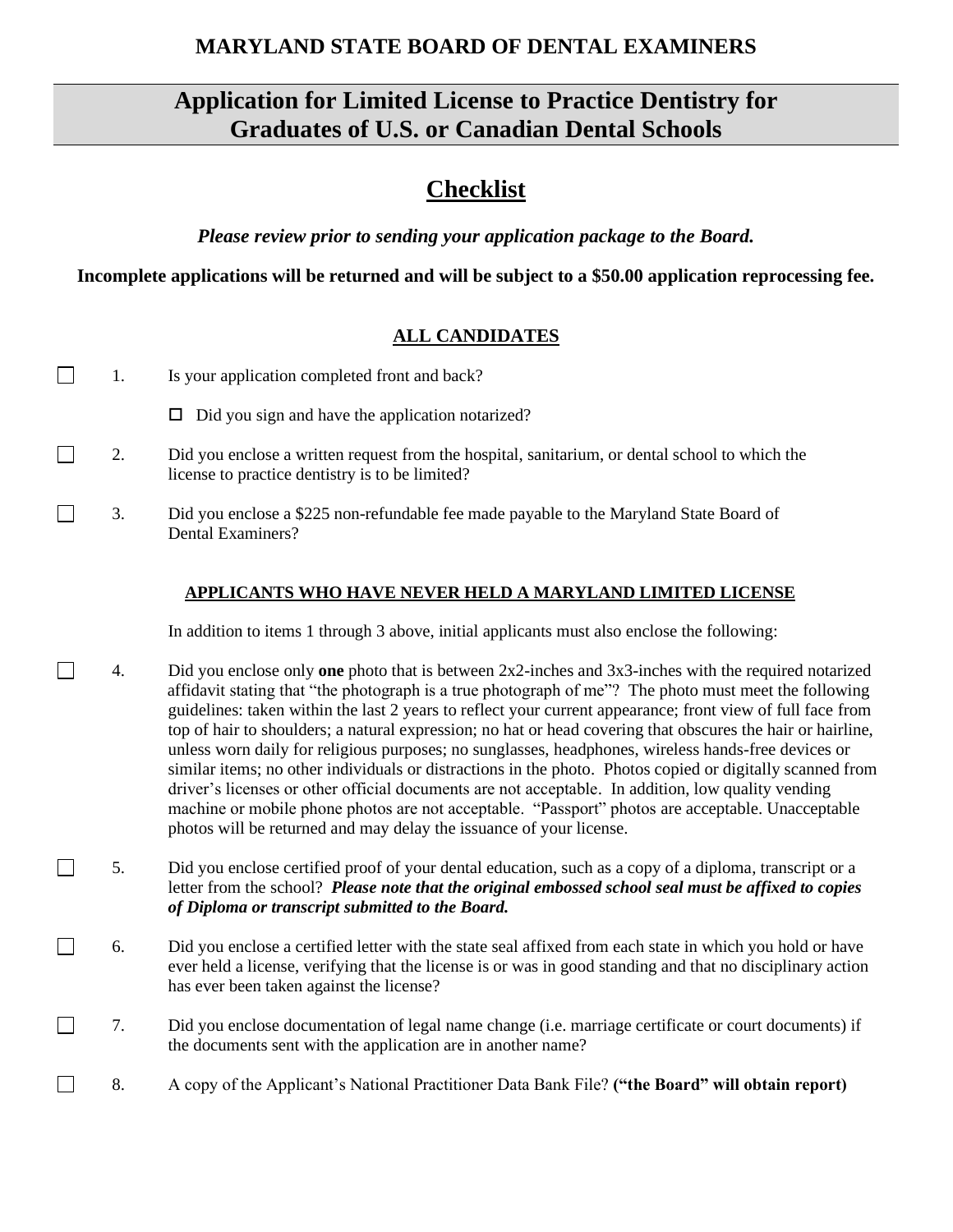# **MARYLAND STATE BOARD OF DENTAL EXAMINERS GUIDELINES FOR A LIMITED LICENSE TO PRACTICE DENTISTRY FOR GRADUATES OF U.S. OR CANADIAN DENTAL SCHOOLS**

**The Board may not process a licensure application until each provision or requirement is met and each document is received. Please ensure that your application is complete before submitting it to our office.**

### **The applicant shall:**

- a. Be of good moral character; and
- b. Be at least 18 years old; and
- c. Shall hold a Degree of Doctor of Dental Surgery, Doctor of Dental Medicine, or its equivalent from a college or university that is authorized by any state or any province of Canada to grant a degree and is recognized by the Board as requiring adequate preprofessional collegiate training and as maintaining an acceptable course of dental instruction.

### **To apply for licensure, submit the Application for a Limited License to Practice Dentistry and enclose the following with your application:**

### **All applicants for a Maryland Limited License must enclose the following:**

- $\triangleright$  A written request from the hospital, sanitarium, or dental school to which the license to practice dentistry is to be limited.
- $\triangleright$  A \$225 non-refundable fee.

### **If you do not currently hold or have not previously held a Maryland Limited License and this is your first application to the Board, you must also enclose the following:**

- $\triangleright$  A photograph that meets the requirements contained in the Checklist with the following notarized statement: "The picture is a true photograph of me."
- ➢ Certified proof of your dental education. Acceptable proof includes a **certified** copy of a diploma, official transcripts, or a letter from the school. Please do not submit your original copy. **The document must contain the raised, embossed school seal certifying its authenticity. However, letters from educational institutions on original letterhead, bearing an original signature do not require a raised, embossed school seal.**
- $\triangleright$  A certified letter with the state seal affixed from each state in which you hold or have ever held a license, verifying that the license is or was in good standing and that no disciplinary action has ever been taken against the license.
- $\triangleright$  If applicable, proof of legal name change, such as a marriage certificate or court documents.

### **Incomplete applications will be returned and will be subject to a \$50.00 application reprocessing fee.**